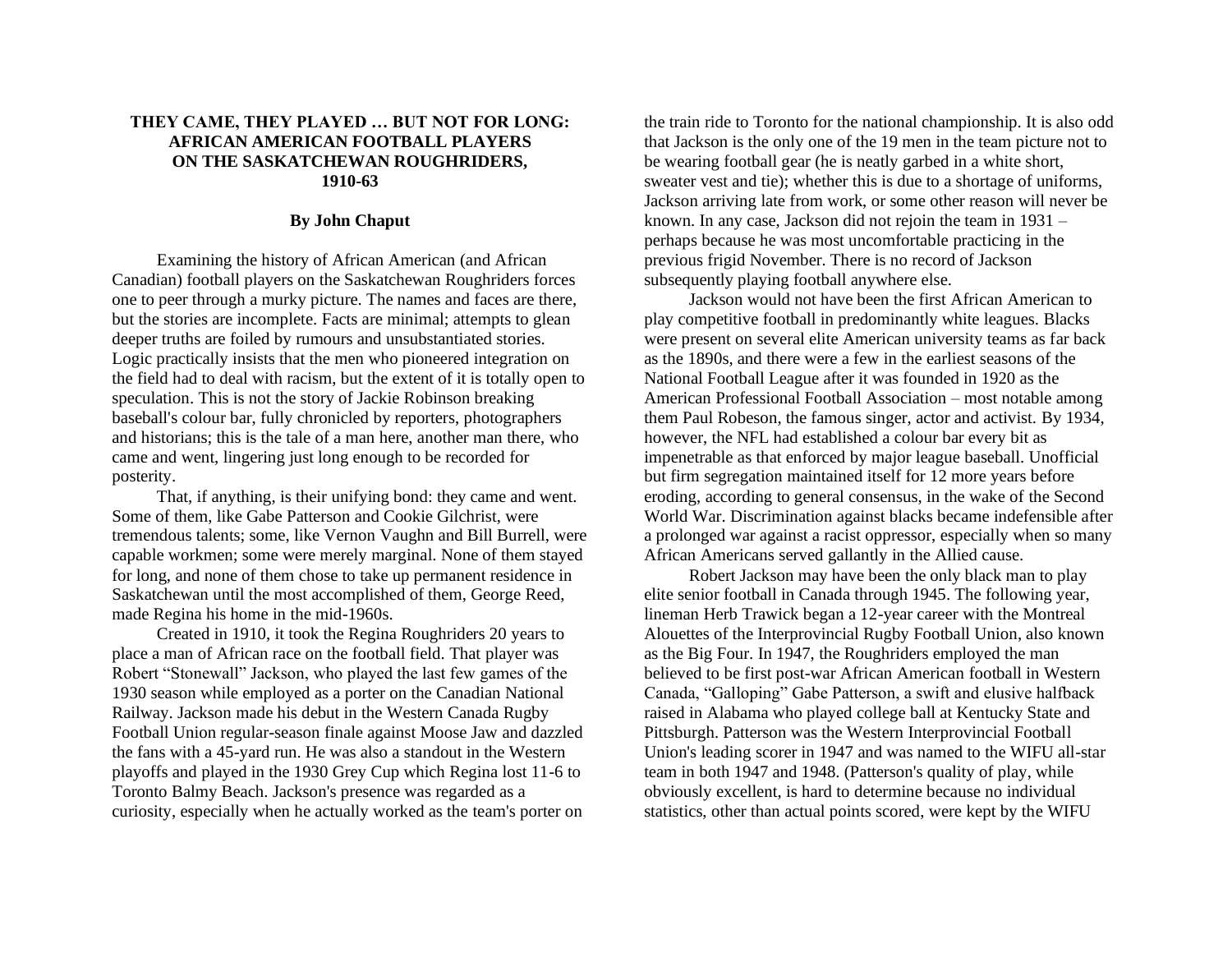before 1950.) Those, however, would be his only two seasons with the Roughriders. Stories of discrimination against Patterson would become, as decades passed, persistent but ultimately unconfirmed – as would rumours of racism within the ranks of the team's executive.

If indeed there was an anti-integration faction at the top of the Roughriders hierarchy, it may well have cost the team dearly in the early 1950s, when Saskatchewan became a summer home for a virtual legion of African American semi-professional baseball players. One such man was Rollie Miles, a multi-faceted athlete who was playing baseball in Regina but had previously been a standout footballer and track star at St. Augustine's College in Raleigh, N.C. For reasons unknown, the Roughriders did not pursue Miles – but the Edmonton Eskimos did, and in 1951 Miles embarked on a 12-year career that would lead to enshrinement in the Canadian Football Hall of Fame – alongside African American Johnny Bright and Asian-Canadian Normie Kwong, teammates who spurred the Eskimos to three consecutive Grey Cup championships from 1954-56.

While the Eskimos embraced stars from cultural minorities, the Roughriders did not – and finished second in the WIFU standings to Edmonton all three of those years. Despite Patterson's considerable contributions in 1947 and '48, there would not be another black man on Saskatchewan's roster until 1955, when halfback and Michigan State product Ellis Duckett played a single game, carrying the ball once for nine yards and intercepting a pass on defense. Versatile Jon McWilliams, a Nebraska alumnus who could play end, linebacker and halfback, dressed for all 16 games of the 1956 season. McWilliams caught 20 passes for 325 yards, scored a touchdown and occasionally handled kickoff chores.

It is generally conceded that, while football and baseball gradually integrated through the 1950s, '60s and '70s, an unofficial quota system limited the number of black players. Furthermore, said players were usually found in even numbers in order to avoid having men of different races share hotel rooms on road trips. Nevertheless, McWilliams was the sole African American on the 1956 Roughriders and halfback Sam Wesley, who missed only one game, was the only one on the 1957 team. Wesley, from Oregon State University, put up

fair statistics as an all-purpose offensive contributor and scored four touchdowns but, like McWilliams, was gone after one year.

George Terlep's appointment as Saskatchewan's head coach in 1958 coincided with a major step forward in the team's racial balance. There had never been more than one black on the team in the past; no fewer than five saw service in 1958, with three or four the norm in individual games. At the forefront were Cookie Gilchrist and Mike Hagler. Gilchrist (given name: Carlton Chester Gilchrist) was a free-spirited maverick who bounced from team to team in Canada after the NFL thwarted his attempt to turn professional before his university class graduated. Only 23 when he joined the Roughriders, he was already in his fifth pro season and posted far and away the best rushing campaign by any Roughrider up to that time with 1,254 yards.

Just as Gilchrist's real name wasn't Cookie, Hagler's real first name wasn't Mike. It was Collins. Hagler hailed from Washington, D.C., was a star at Iowa, and was sensational in his pro rookie season of 1958, amassing more than 2,500 total yards on rushes, pass receptions, kickoff returns and punt returns. His total of 768 yards (for a phenomenal 12-yard average) on 64 punt returns endured as a Canadian record until 1975 – the first year that the CFL allowed blocking on punt returns.

Gilchrist, Hagler and three white stars – quarterback Frank Tripucka, halfback Bobby Marlow and end Jack Hill – gave Saskatchewan a genuine powerhouse offence. A trio of black rookies also made contributions. Vernon "Victory" Vaughn arrived from the University of Maryland Eastern Shore and was both a capable pass receiver and a steady defensive end. Fullback Bobby Mulgado, out of Arizona State, saw spot duty in five contests. John Smart came out of the Montreal junior football ranks and played nine games as a backup halfback and special-teams player. With so much youth and talent, the Roughriders' 7-7-2 record in the highly competitive WIFU gave fans high hopes for the following season.

Unfortunately, a calamity of injuries and lack of depth made the 1959 edition probably the worst team in Roughrider's history, going 1-15 and allowing a ghastly 567 points. (The next-worst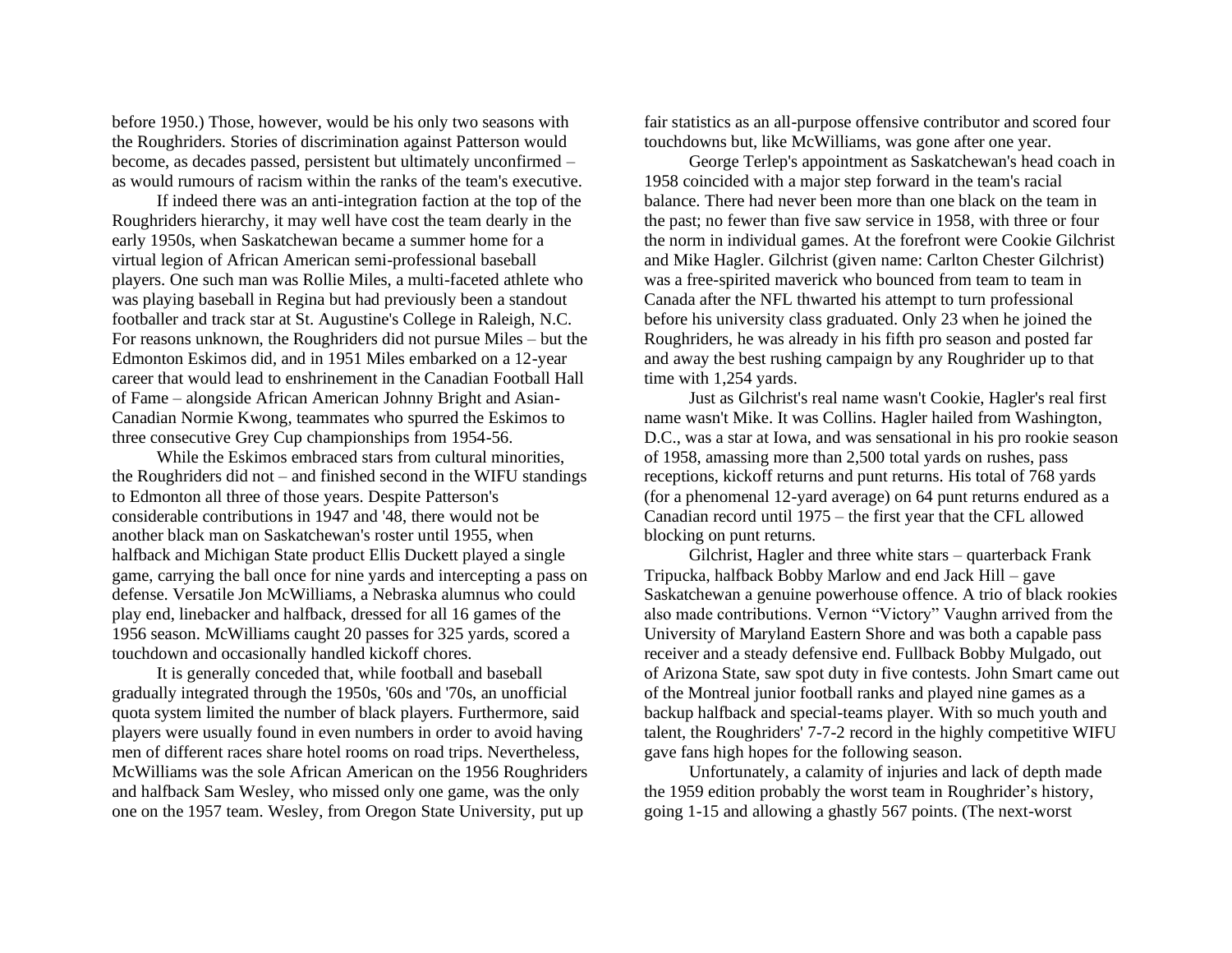defense surrendered a mere 301.) Terlep was fired after an 0-11 start. More black players than ever – seven – suited up, but most of them were injured or fill-ins. Vaughn was a bright spot, leading the team with 39 receptions for 511 yards. Hagler and Mulgado both played less than half the season. Frank Fraser, a Montrealer who attended Tennessee State, dressed for all 16 games and posted modest numbers as a halfback and return man. So did Sam Harris, a Santa Monica Community College product who hung around for three games. Russ Goings, from Xavier University, played seven games at guard and linebacker without making a big impression.

The one man from the '59 Roughriders who would leave a deep imprint on the game was Jim Marshall, a 6-foot-3, 240-pound end. Born in Kentucky and raised in Ohio, Marshall would forgo his final year of eligibility at Ohio State University to turn pro as a 21 year-old with Saskatchewan. He had a brief shining moment when he caught a touchdown pass in an otherwise horrific 61-8 drubbing at the hands of the Winnipeg Blue Bombers and played nine games before being hospitalized with a strained back that prematurely (and perhaps mercifully) ended his season. Rather than keep Marshall, the Roughriders dealt him the following May in an unusual inter-league trade with the Cleveland Browns, who had selected him in the fourth round of the 1960 NFL draft. In return, Saskatchewan received linebacker/quarterback Bob Ptacek, who would be a standout for six seasons.

Marshall, meanwhile, set a standard for defensive-line longevity that remains unsurpassed to this day. In 19 NFL seasons (one with Cleveland, 18 with the Minnesota Vikings), he was never sidelined, posting streaks of 282 games and 270 starts that are still NFL records for defensive players. He played in four Super Bowls and was twice named to the Pro Bowl. And yes, he did once run 66 yards the wrong way with a fumble recovery to give the other team a safety, but he forced another fumble that was returned for Minnesota's winning touchdown in the fourth quarter of the same game.

Fraser and Vaughn were back with the Roughriders in 1960. Hal Williams, a halfback, was with the team for only one game, but a guard/linebacker out of Illinois, Bill Burrell, would prove to be the first black to stick with the team for more than three seasons, establishing himself as a first-line performer through 1964.

Vaughn could, and probably would, have been the first black to play more than three seasons for Saskatchewan, but he was stricken with leukemia and died on March 9, 1961. His time with the Roughriders meant so much to him that he requested to be buried in his No. 78 jersey. It is a curious footnote that when four members of the team were killed in a plane crash in December of 1956, all of their numbers were retired in permanent tribute. No such gesture was accorded Vernon Vaughn, although his athletic stature and the tragic nature of his passing were of a similar nature.

For the next two seasons, the Roughriders certainly looked like a team with a racial quota. Burrell's only black teammates in 1961 were offensive end Earl Smith (who caught one pass in the only game he played), and fleet halfback Billy Gray, who rushed for 312 yards in six contests. Burrell and Gray had no other such company when they soldiered through the entire 1962 campaign, in which Burrell earned his second conference all-star selection and Gray gained more than 1,000 yards in combined yards from scrimmage.

Finally, in 1963, came the man who would not only play for the Roughriders but make Saskatchewan his home – fullback George Reed. When Reed arrived in Regina for training camp after being a standout at Washington State, Burrell and Gray were the only African American holdovers on the squad. Dick Cohee, a veteran of three seasons with Ottawa and Montreal, would also make the team and showcase his versatility as a defensive back, linebacker and flanker. When Gray went down with an injury halfway through the season, Saskatchewan acquired Ed Buchanan in a trade with the Calgary Stampeders. Buchanan (when healthy) and Reed would form the CFL's most devastating backfield tandem for the next four years. Another African American, offensive end Dave Washington, dressed for three games near the end of the campaign but did not stick with the team.

George Reed shot to stardom. After a solid rookie season, he